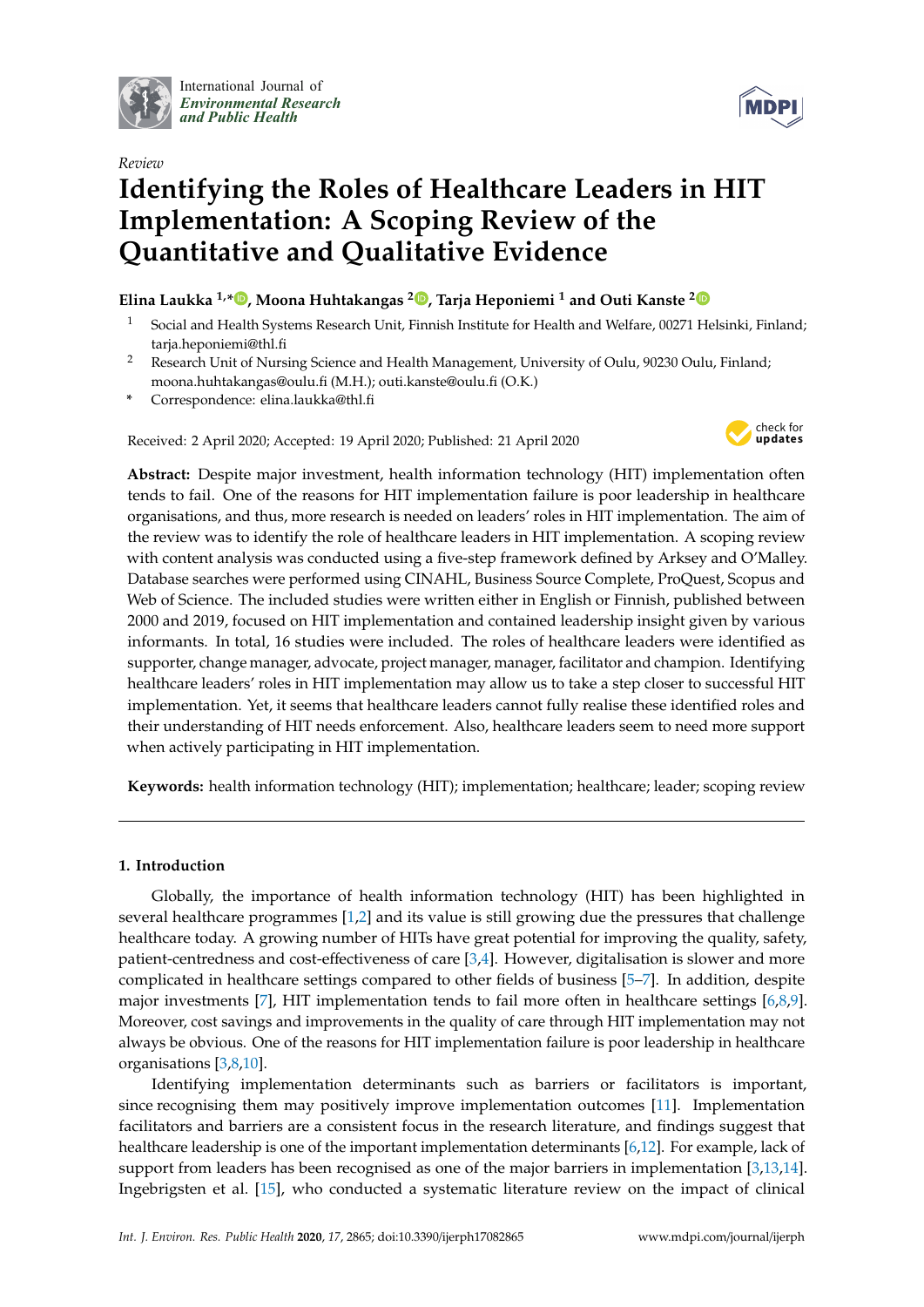leadership on HIT adoption, identified seven leadership behaviours that were associated with successful outcomes in HIT adoption: (1) communicating clearly about visions and goals, (2) providing support, (3) establishing a governance structure, (4) establishing training, (5) identifying and appointing champions, (6) addressing work process change, and (7) follow up. In the current review, healthcare leadership is widely understood, and it includes both leading people and managing systems and structures [\[16\]](#page-12-6).

It is well-known that HIT implementation requires strong leadership [\[17](#page-12-7)[,18\]](#page-12-8), yet leaders are not always aware of their roles in HIT implementation [\[18\]](#page-12-8). Due to the changing environment and advances in healthcare technology, the roles of healthcare leaders have expanded [\[19\]](#page-12-9). Traditionally, it has been part of the healthcare leader's role to have competency in clinical health services and management [\[19\]](#page-12-9), but now, leaders must also possess knowledge of technologies related to health information [\[20,](#page-12-10)[21\]](#page-12-11). Because leaders can have a positive or negative impact on HIT implementation [\[6,](#page-11-6)[12](#page-12-2)[,15\]](#page-12-5), more research is needed concerning the role of leaders in HIT implementation [\[18,](#page-12-8)[22,](#page-12-12)[23\]](#page-12-13), taking all leadership levels into account [\[22](#page-12-12)[,24](#page-12-14)[,25\]](#page-12-15).

In the current review, HIT is understood as a technology "used within a healthcare organisation to facilitate communication, integrate information, document healthcare interventions, perform record keeping, or otherwise support the functions of the organisation" [\[26\]](#page-12-16). HIT implementation, in turn, is understood as a wide-ranging process that includes planning of the service and implementation; HIT adoption by healthcare consumers and professionals; and establishment of the service and monitoring [\[5\]](#page-11-4). Thus, implemented HITs may include, for example, electronic medical or health records (EMR/EHR) [\[27,](#page-12-17)[28\]](#page-12-18) and services for self-treatment and digital value [\[29\]](#page-12-19).

The aim of the review was to identify the role of healthcare leaders in HIT implementation. The following research question was addressed: What roles of healthcare leaders can be identified in HIT implementation? Answering this research question may aid organisations to implement HIT more successfully, provide new insights, and identify research gaps for future HIT implementation studies.

#### **2. The Review**

#### *2.1. Design*

The five-step framework defined by Arksey and O'Malley [\[30\]](#page-12-20) was adopted and content analysis was used. The review was conducted using the following steps: (1) Identifying a research question, (2) identifying relevant studies, (3) study selection, (4) charting the data, and (5) collating, summarising and reporting results. The current review aimed to create an overview of the existing literature by conducting a scoping review about the roles of healthcare leaders in HIT implementation [\[31\]](#page-13-0). Because the current review was a scoping review and included no human subjects, no ethical approval was required.

#### *2.2. Data Sources and Search Strategy*

Database searches were performed by the primary author using CINAHL, Business Source Complete, ProQuest, Scopus and Web of Science. These databases were selected for the review because they contain relevant studies about healthcare leadership. Although the point of scoping reviews is to be as comprehensive as possible [\[30\]](#page-12-20), PubMed and Google scholar were not used in the current review because other databases provided a voluminous number of records and adding more databases would have probably resulted in duplicates. An information specialist was consulted about the search strategy. Search terms were related to healthcare, HIT and leadership (Table [1\)](#page-2-0). The RefWorks reference system was used to manage citations and remove duplicates. The study selection was independently performed by two reviewers (EL and MH), based on the title and abstract examination and full text examination. Reasons for exclusions were presented. If any disagreement arose, they were solved by consensus between the reviewers. The reference lists of all included studies were manually searched for additional studies. In addition, the Finnish Journal of eHealth and eWelfare was searched manually,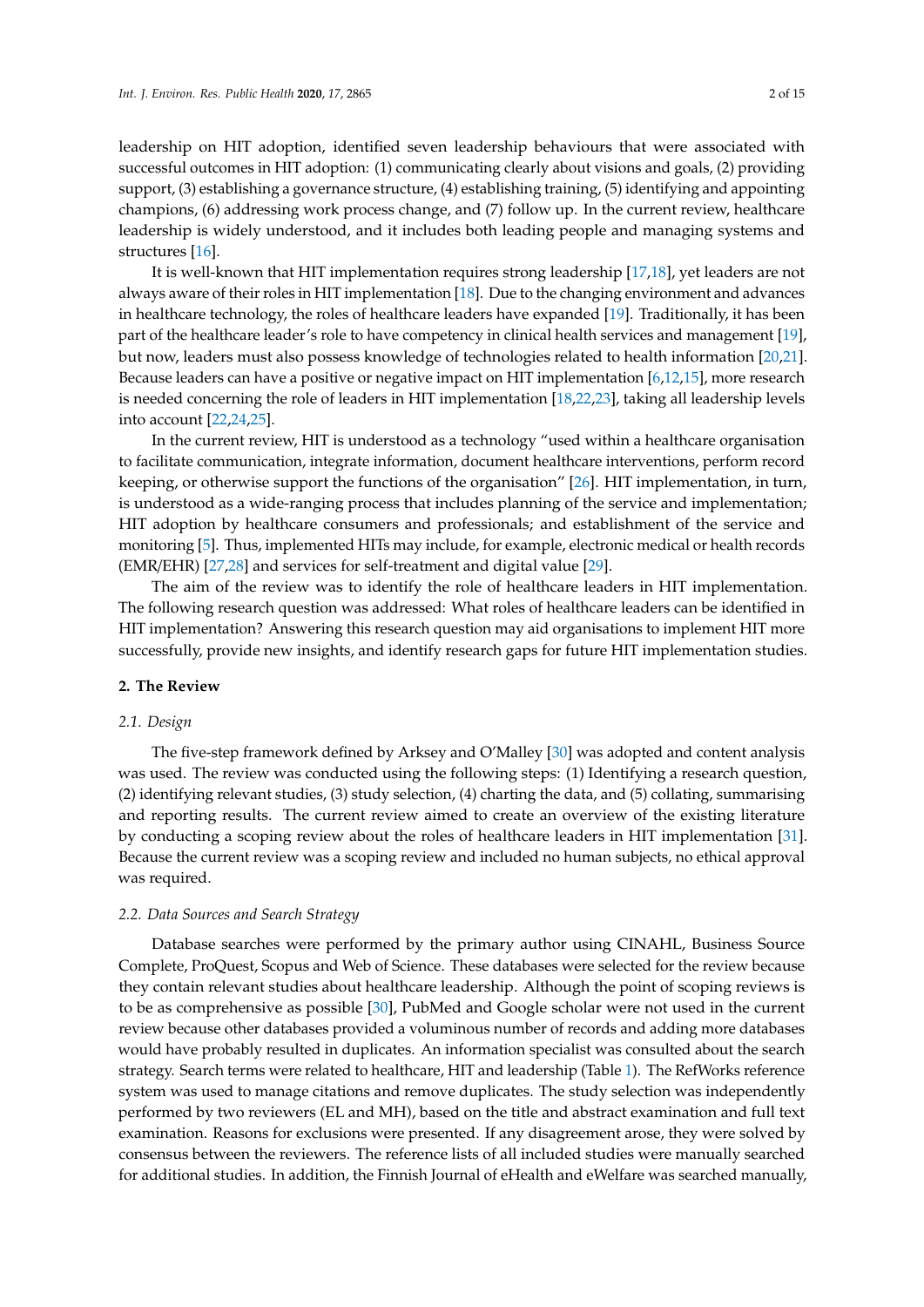since the journal is not indexed in the used databases but is known to contain peer-reviewed studies. The study selection is presented using a PRISMA flow diagram [\[31\]](#page-13-0) (Figure [1\)](#page-3-0).

<span id="page-2-0"></span>

| Keywords                                                                                                                                                                                                                                                      | <b>Database</b>                                    |
|---------------------------------------------------------------------------------------------------------------------------------------------------------------------------------------------------------------------------------------------------------------|----------------------------------------------------|
| Strategy I                                                                                                                                                                                                                                                    |                                                    |
| TI ("health services" OR "health care" OR healthcare OR hospital* OR<br>care) AND TI ("information technology" OR digi* OR "e-health" OR<br>ehealth OR mhealth OR electronic OR telemedicine) AND (leader* OR<br>manage* OR administrat*)                     | CINAHL (EBSCO) Business<br>Source Complete (EBSCO) |
| ti ("health services" OR "health care" OR healthcare OR hospital* OR<br>care) AND ti ("information technology" OR digi* OR "e-health" OR<br>ehealth OR mhealth OR electronic OR telemedicine) AND noft (leader*<br>OR manage* OR administrat*)                | ProQuest                                           |
| TITLE ("health services" OR "health care" OR healthcare OR hospital*<br>OR care) AND TITLE ("information technology" OR digi* OR "e-health"<br>OR ehealth OR mhealth OR electronic OR telemedicine) AND<br>TITLE-ABS-KEY (leader* OR manage* OR administrat*) | Scopus                                             |
| TITLE: ("health services" OR "health care" OR healthcare OR hospital*<br>OR care) AND TITLE: ("information technology" OR digi* OR<br>"e-health" OR ehealth OR mhealth OR electronic OR telemedicine) AND<br>TOPIC: (leader* OR manage* OR administrat*)      | Web of Science                                     |
| Strategy II                                                                                                                                                                                                                                                   |                                                    |
| TI ("information technology" OR digi* OR "e-health" OR ehealth OR<br>mhealth OR electronic OR telemedicine) AND TI (leader* OR manage*<br>OR administrat*) AND ("health services" OR "health care" OR<br>healthcare OR hospital* OR care)                     | CINAHL (EBSCO) Business<br>Source Complete (EBSCO) |
| Ti ("information technology" OR digi* OR "e-health" OR ehealth OR<br>mhealth OR electronic OR telemedicine) AND ti (leader* OR manage*<br>OR administrat*) AND noft("health services" OR "health care" OR<br>healthcare OR hospital* OR care)                 | ProQuest                                           |
| TITLE ("information technology" OR digi* OR "e-health" OR ehealth<br>OR mhealth OR electronic OR telemedicine) AND TITLE (leader* OR<br>manage* OR administrat*) AND TITLE-ABS-KEY ("health services" OR<br>"health care" OR healthcare OR hospital* OR care) | Scopus                                             |
| TITLE: ("information technology" OR digi* OR "e-health" OR ehealth<br>OR mhealth OR electronic OR telemedicine) AND TITLE: (leader* OR<br>manage* OR administrat*) AND TOPIC: ("health services" OR "health<br>care" OR healthcare OR hospital* OR care)      | Web of Science                                     |

**Table 1.** Search strategy.

TI or ti = Title. noft = Anywhere except full text. TITLE-ABS-KEY = Title, abstract or keywords.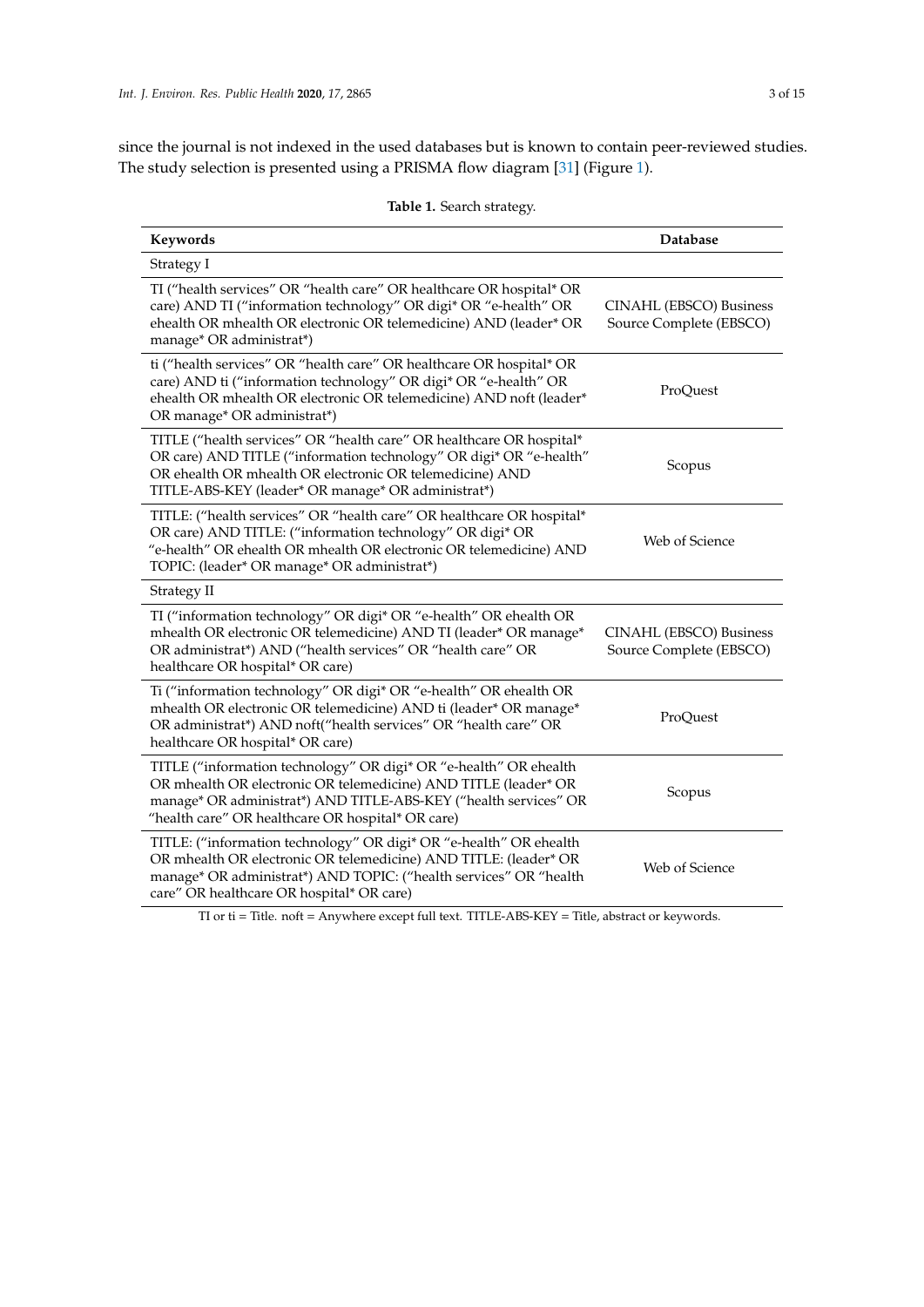<span id="page-3-0"></span>

**Figure 1.** Flow diagram for the scoping review. **Figure 1.** Flow diagram for the scoping review.

## *2.3. Eligibility Criteria 2.3. Eligibility Criteria*

The original, scientific peer-reviewed articles included in the study were written either in The original, scientific peer-reviewed articles included in the study were written either in English or Finnish, published between 2000 and 2019, and focused on HIT implementation and contained leadership insight given by various informants (e.g., healthcare managers or leaders, healthcare professionals). Both qualitative and quantitative scientific articles were included to provide greater breadth to the review [\[30](#page-12-20)[,31\]](#page-13-0). Those articles that did not have full texts available online, were about the HIT adoption phase, or only contained views of the role of chief information officers (CIOs) were excluded. No grey literature was included. Examples of articles that were not relevant for the review (n = 9) include guidelines for HIT implementation or case studies concerning some specific HIT implementation and did not express leadership insight.

#### *2.4. Data Extraction*

The data was extracted by author(s), year of publication, country of origin, aim of the study, data and methods, and key findings related to the presented research question [\[31\]](#page-13-0). The data was analysed using content analysis, a widely-used method for analysing review material that aims to provide an understanding of the contents of the text and identify the essential themes to answer the research question [\[32\]](#page-13-1).

#### **3. Results**

Our database and manual search identified a total of 6195 articles after duplicates were removed, and of these 6162 citations were excluded on the basis of the title or abstract. Full-text assessment for eligibility was performed on 33 studies, of which 11 met the inclusion criteria. Also, a manual search of the reference lists of the included studies identified five more studies. Therefore, a total of 16 studies were included in this scoping review (Table [2\)](#page-4-0).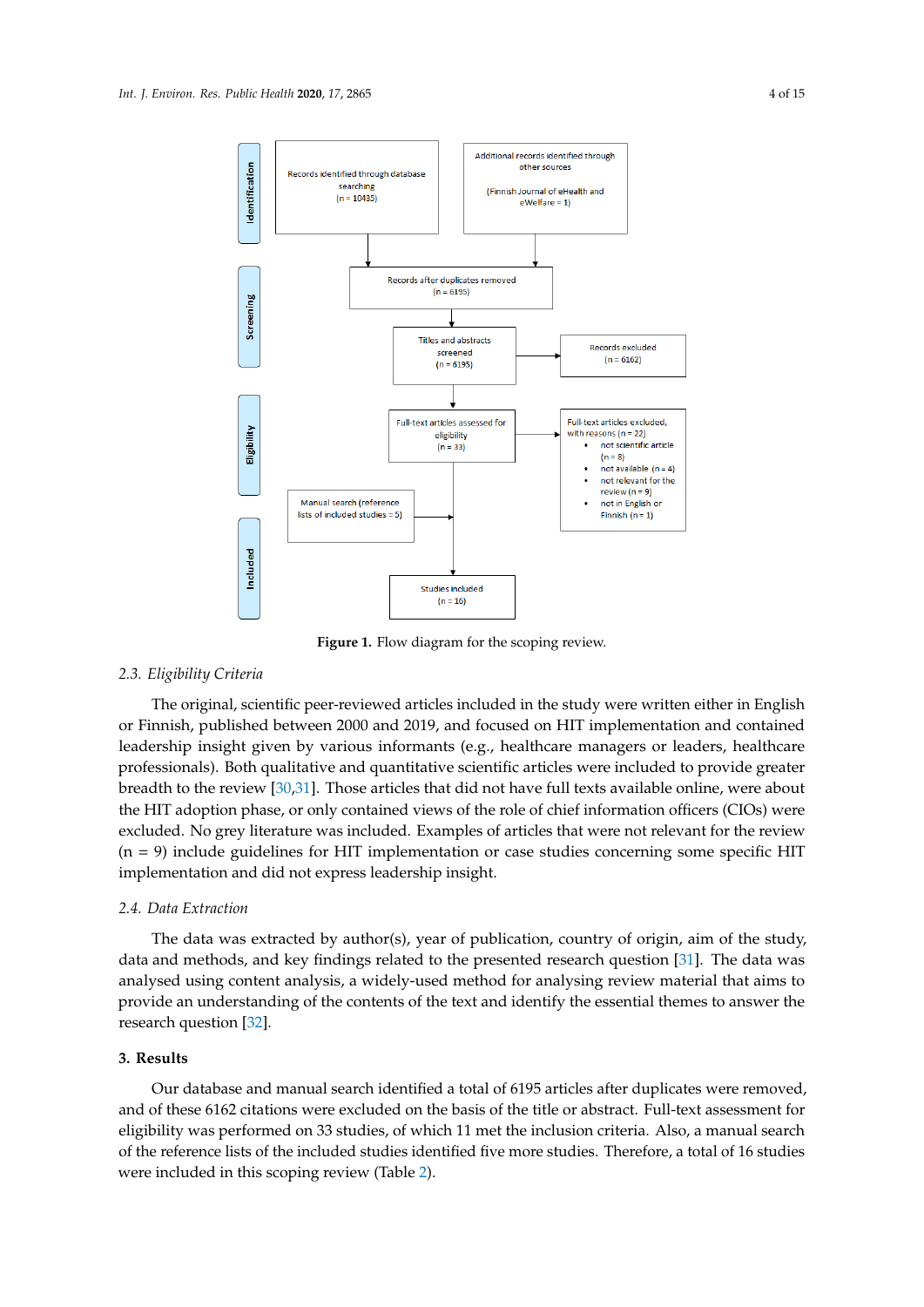<span id="page-4-0"></span>

| The Author(s) (Year)<br>and the Journal | Country of<br>Origin | The Aim of the Study                                                                                                                                                                                                                                          | Data and Methods (Data Collection;<br>Informants; Analysis Method(s))                                                                                                                                                                         | Key Findings Related to the Research<br>Ouestion                                                                                                                                                                                                                                                                                                                                                                                      |
|-----------------------------------------|----------------------|---------------------------------------------------------------------------------------------------------------------------------------------------------------------------------------------------------------------------------------------------------------|-----------------------------------------------------------------------------------------------------------------------------------------------------------------------------------------------------------------------------------------------|---------------------------------------------------------------------------------------------------------------------------------------------------------------------------------------------------------------------------------------------------------------------------------------------------------------------------------------------------------------------------------------------------------------------------------------|
| Boddy et al. (2009) [33]                | UK                   | To identify to what extent generic<br>management practices are evident in<br>e-health projects, and to use that<br>knowledge to develop a theoretical<br>model of e-health implementation.                                                                    | Semi-structured interviews with<br>managers and health professionals<br>$(n = 18)$ . Nvivo used for analysis.                                                                                                                                 | Senior manager supported e-health<br>implementation and made it essential to<br>the working practices of senior managers.                                                                                                                                                                                                                                                                                                             |
| Deokar & Sarnikar<br>$(2016)$ [34]      | <b>US</b>            | To describe how process change issues<br>relate to implementation of large IT<br>projects in healthcare settings.                                                                                                                                             | Data consisted of application reports.<br>Qualitative content analysis.                                                                                                                                                                       | Management support is critical in EHR<br>implementation. Strong physician and<br>clinical leadership in implementation<br>team were critical in communicating and<br>supporting the goals and vision. Top<br>organisation leaders served on the<br>Leadership Council as well as different<br>project implementation teams. Project<br>implementation team leadership resolved<br>conflicts.                                          |
| Dugstad et al. (2019) [35]              | Norway               | To identify the facilitators and barriers<br>for implementation of digital<br>monitoring technology in residential<br>care for persons with dementia and<br>wandering behaviour, and to explore<br>co-creation as an implementation<br>strategy and practice. | Longitudinal case study, interviews ( $n =$<br>23), strategic documents, participatory<br>observations and process data from<br>workshops ( $n = 7$ ), observations of local<br>training sessions and numerous meetings.<br>Content analysis. | Healthcare leaders are responsible for<br>developing new routines, roles and<br>responsibilities. In addition, allocating<br>sufficient time and resources across roles<br>and professions for workshops and other<br>implementation strategies proved to be a<br>facilitator. The leaders' priority was<br>operating the service. Project managers<br>provided technical support and filled the<br>role of implementation champions. |
| Hall et al. (2017) [36]                 | UK                   | To explore facilitators and barriers to<br>the implementation of monitoring<br>technologies in care homes.                                                                                                                                                    | Semi-structured interviews of staff,<br>relatives and residents ( $n = 36$ ),<br>observation, resident care record view.<br>Framework analysis.                                                                                               | Senior management made decisions to<br>implement HIT.                                                                                                                                                                                                                                                                                                                                                                                 |
| King et al. (2012) [37]                 | UK                   | To explore the way in which structural,<br>professional and geographical<br>boundaries have affected e-health<br>implementation in health and social<br>care.                                                                                                 | Interviews of health and social care<br>professionals ( $n = 30$ ) and telephone<br>interviews ( $n = 11$ ). Framework analysis.                                                                                                              | Managers made the decision to make SSA<br>a necessary part of the referral process,<br>when healthcare professionals were<br>reluctant to use it.                                                                                                                                                                                                                                                                                     |
| Kujala et al. (2018) [38]               | Finland              | To identify good implementation<br>practices and understand their use.                                                                                                                                                                                        | Survey-based data from supervisors and<br>leaders ( $n = 478$ ). Interviews with four<br>project managers or coordinators.<br>Descriptive statistics and content<br>analysis.                                                                 | The identified good practices were<br>communicating clear leadership support,<br>informing about the service<br>implementation and its benefits, and user<br>participation in planning.                                                                                                                                                                                                                                               |

#### **Table 2.** Data extraction of the included studies.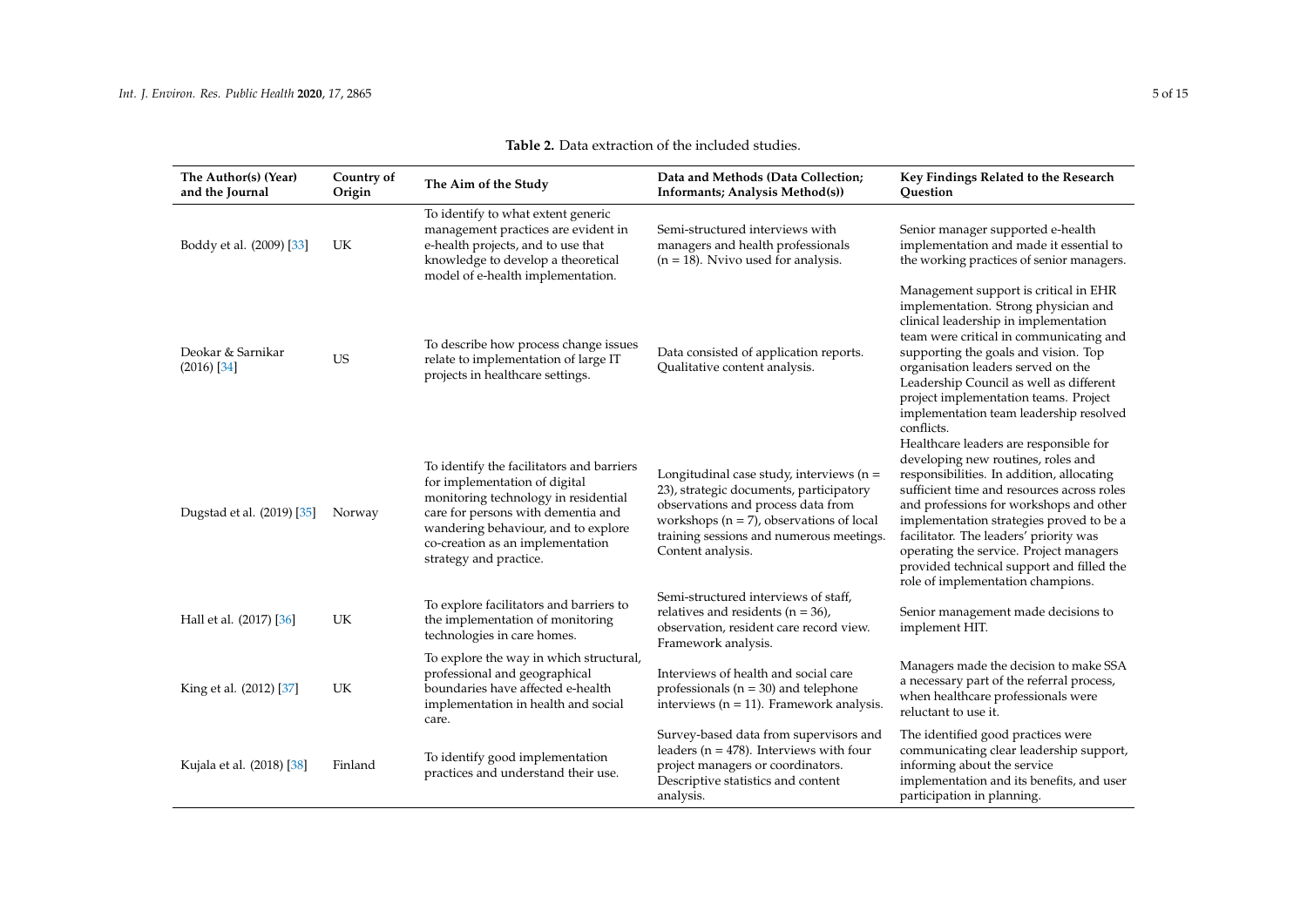| Table 2. Cont. |  |  |
|----------------|--|--|
|----------------|--|--|

| The Author(s) (Year)<br>and the Journal | Country of<br>Origin | The Aim of the Study                                                                                                                                                                                                                                                                                                 | Data and Methods (Data Collection;<br>Informants; Analysis Method(s))                                                                                                                                                                                                                      | Key Findings Related to the Research<br>Ouestion                                                                                                                                                                                                                                             |
|-----------------------------------------|----------------------|----------------------------------------------------------------------------------------------------------------------------------------------------------------------------------------------------------------------------------------------------------------------------------------------------------------------|--------------------------------------------------------------------------------------------------------------------------------------------------------------------------------------------------------------------------------------------------------------------------------------------|----------------------------------------------------------------------------------------------------------------------------------------------------------------------------------------------------------------------------------------------------------------------------------------------|
| Kujala et al. (2019) [39]               | Finland              | To evaluate clinical leaders' eHealth<br>competencies and training needs in two<br>public healthcare organisations in<br>Finland.                                                                                                                                                                                    | Online survey of clinical leaders ( $n = 98$ ).<br>Descriptive statistics and content<br>analysis.                                                                                                                                                                                         | Clinical leader had critical role in<br>supporting healthcare professionals and<br>avoiding resistance to change.                                                                                                                                                                            |
| Kujala et al. (2019) [40]               | Finland              | To examine whether frontline leaders'<br>positive expectations of a patient portal<br>and perceptions of its implementation<br>were associated with their support of<br>the portal. To explore whether leaders'<br>positive perceptions influenced the<br>same unit's health professional support<br>for the portal. | Online survey of 2067 health<br>professionals and 401 frontline leaders.<br>Several descriptive statistics and<br>reliability analyses.                                                                                                                                                    | Healthcare leaders participated in the<br>planning of patient portal service.<br>Leaders' clear vision of the patient portal<br>was moderately associated with their<br>support for the portal.                                                                                              |
| Mason et al. (2017) [41]                | UK                   | To explore rural primary care<br>physicians and physician assistants'<br>experiences regarding overcoming<br>barriers to implementing electronic<br>health records.                                                                                                                                                  | Interviews with physicians and physician<br>assistants ( $n = 21$ ). Phenomenological<br>research analysis and narrative segments.                                                                                                                                                         | EHR implementation struggles when<br>managers do not support it. The<br>collaboration between healthcare leaders<br>and providers might enhance the degree<br>of operational, technological, clinical and<br>financial success.                                                              |
| McAlearney et al.<br>$(2014)$ [42]      | <b>USA</b>           | To comprehensively study and<br>synthesise best practices for managing<br>ambulatory EHR system<br>implementation in healthcare<br>organisations, highlighting applicable<br>management theories and successful<br>strategies.                                                                                       | Interviews ( $n = 45$ ) with key informants<br>and six focus groups comprised of 37<br>physicians. Both deductive and inductive<br>analysis methods.                                                                                                                                       | Five factors that appear to facilitate<br>successful management of HIT<br>implementation were characterised: (1)<br>commitment; (2) convincing/converting;<br>(3) communication; (4) coordination; and<br>(5) change management.                                                             |
| Nilsen et al. (2016) [43]               | Norway               | To identify and describe forms of<br>resistance that emerged in five<br>municipalities during a technology<br>implementation project as part of the<br>care for older people.                                                                                                                                        | Data from interviews with focus groups<br>(21 individuals, both healthcare<br>providers and technology developers)<br>and participatory observation (about 50<br>individuals, including five researchers).<br>Kvale's description of the bricolage<br>approach and research triangulation. | Project managers and healthcare<br>professionals experienced a lack of<br>interest and support from middle<br>managers, unit leaders and ward nurses.<br>The need for training was recognised by<br>project leaders and other participants, but<br>responsible leaders did not arrange this. |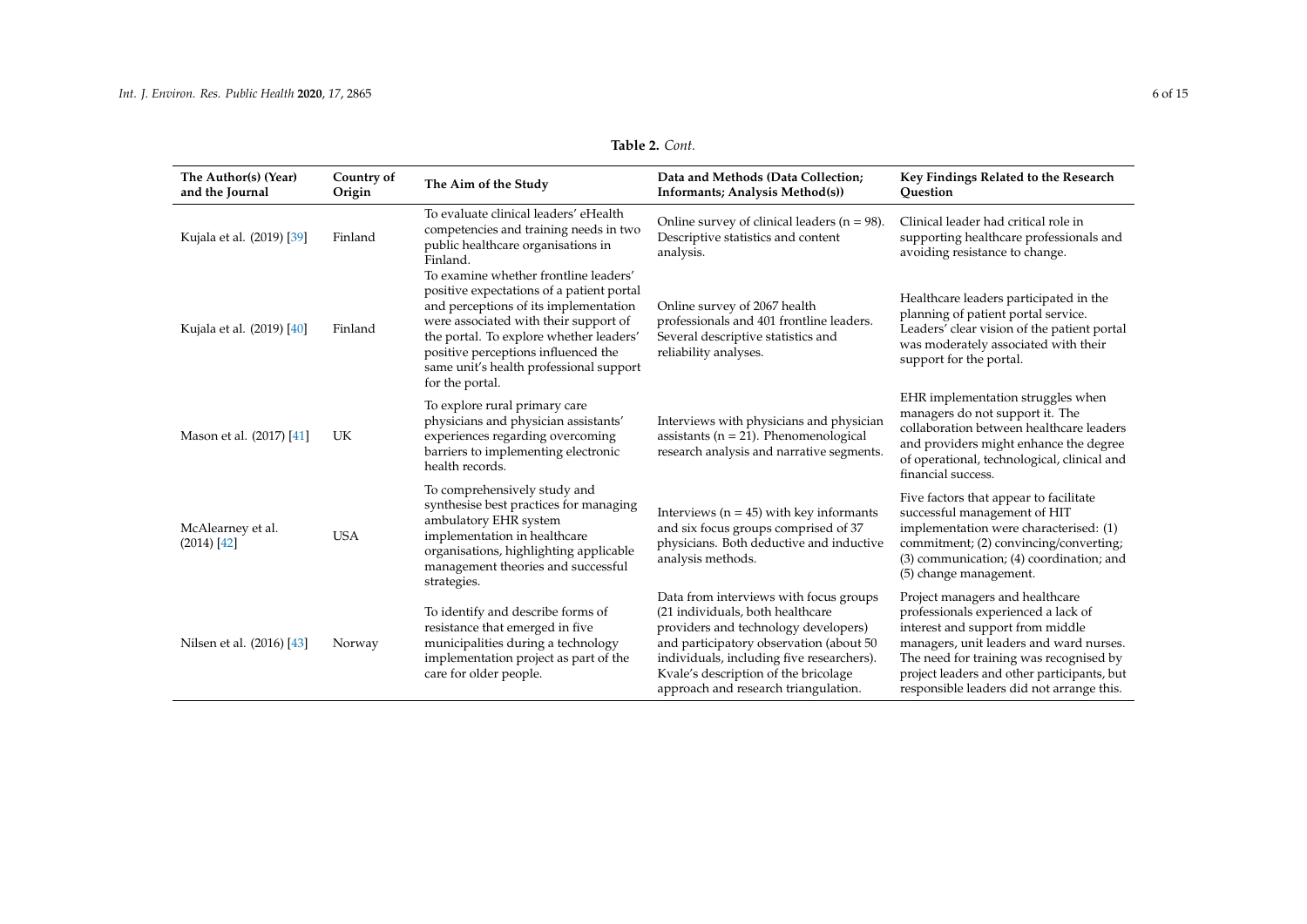| Table 2. Cont. |  |  |
|----------------|--|--|
|----------------|--|--|

| The Author(s) (Year)<br>and the Journal | Country of<br>Origin | The Aim of the Study                                                                                                                                                                                                                                                           | Data and Methods (Data Collection;<br><b>Informants</b> ; Analysis Method(s))                                                                                                                                  | Key Findings Related to the Research<br>Ouestion                                                                                                                                                                                                                                                                                                                                    |
|-----------------------------------------|----------------------|--------------------------------------------------------------------------------------------------------------------------------------------------------------------------------------------------------------------------------------------------------------------------------|----------------------------------------------------------------------------------------------------------------------------------------------------------------------------------------------------------------|-------------------------------------------------------------------------------------------------------------------------------------------------------------------------------------------------------------------------------------------------------------------------------------------------------------------------------------------------------------------------------------|
| Øvretveit et al.<br>$(2007)$ [44]       | Sweden               | To describe an implementation of one<br>information technology system in one<br>hospital, the perceived impact, the<br>factors thought to help and hinder<br>implementation, and the success of the<br>system, comparing this with theories of<br>effective IT implementation. | Qualitative case study using<br>semi-structured interviews ( $n = 30$ ) and<br>documentation. Participants: senior<br>clinicians, managers, project team<br>members, doctors and nurses. Thematic<br>analysis. | Top leadership was responsible for<br>making a timetable and managing project<br>tightly. Senior leaders set their date for<br>implementation. Senior managers and<br>heads of the clinics felt that HIT<br>implementation was their highest<br>priority. Hospital management group<br>pointed out the importance of the project.<br>Overcoming resistance requires strong          |
| Poon et al. (2004) [45]                 | <b>USA</b>           | N/A                                                                                                                                                                                                                                                                            | Semi-structured interviews of senior<br>managers ( $n = 52$ ). Grounded-theory<br>approach.                                                                                                                    | leadership. Healthcare leaders had to be<br>firm believers of CPOE and they need to<br>be able to manage changes that come<br>with implementation. Some managers<br>were among the first to adopt CPOE.                                                                                                                                                                             |
| Stevenson et al.<br>$(2018)$ [46]       | <b>USA</b>           | To provide guidance and support for<br>the implementation and spread of<br>SCAN-ECHO.                                                                                                                                                                                          | Mixed-methods approach involving two<br>quantitative surveys and qualitative<br>interviews ( $n = 52$ ). A consensual<br>qualitative analysis.                                                                 | Leaders provided technical support and<br>gave resources for training session.                                                                                                                                                                                                                                                                                                      |
| Szydlowski & Smith<br>$(2009)$ [47]     | <b>USA</b>           | To examine the trends of healthcare<br>leadership and management with<br>regard to implementation and<br>management of IT in a hospital setting.                                                                                                                               | Interviews ( $n = 12$ ) with CIOs and nurse<br>managers. Comparative analysis.                                                                                                                                 | Nurse managers thought that chief<br>executive officer's leadership and<br>support of the HIT process increase the<br>probability of efficient and effective HIT<br>implementation.<br>Managers supported the implementation,                                                                                                                                                       |
| Varsi et al. (2015) [48]                | Norway               | To examine the perceptions of nurse<br>and physician managers regarding<br>facilitators, barriers, management role,<br>responsibility, and action taken in the<br>implementation of an eHealth<br>intervention called Choice into clinical<br>practice.                        | A qualitative study with descriptive<br>design based on individual interviews<br>with nurse ( $n = 6$ ) and physician<br>managers ( $n = 3$ ). Content analysis.                                               | established collaboration between<br>different actors and took the initiative to<br>arrange training sessions. Managers also<br>had Choice regularly on the agenda for<br>their management meetings and<br>managers spent time reminding nurses to<br>use Choice and recommended it to<br>colleagues. Managers felt it was their<br>responsibility to ensure the<br>implementation. |

IT = information technology; EHR = electronic health record; SCAN-ECHO = Specialty Care Assess Network-Extension for Community Healthcare Outcomes; CIO = chief information officer; Choice = interactive tailored eHealth intervention for patient assessment; CPOE = computerised physician order entry.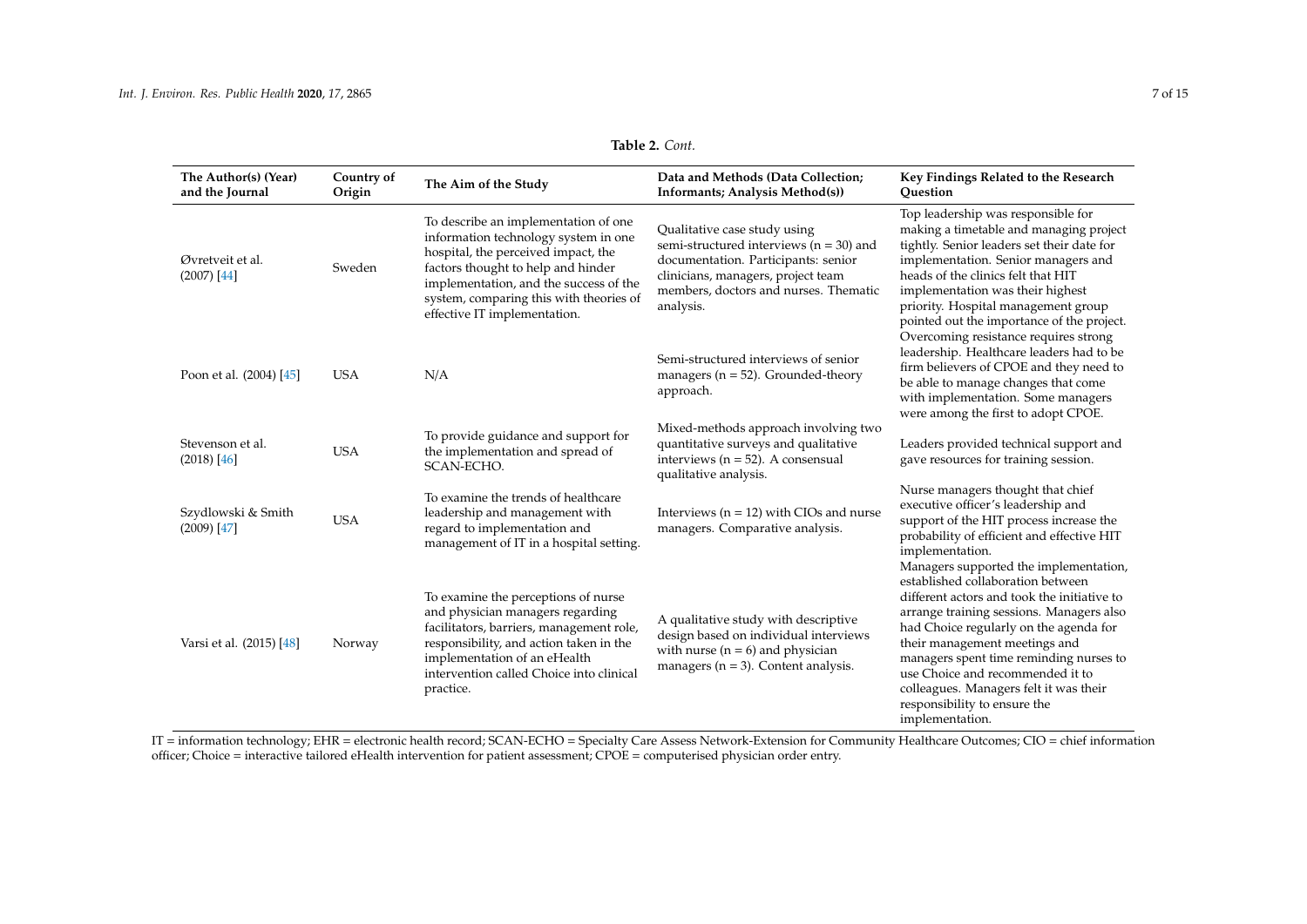#### *3.1. Study Characteristics*

The included studies originated from the USA ( $n = 5$ ), UK ( $n = 4$ ), Norway ( $n = 3$ ), Finland  $(n = 3)$  and Sweden  $(n = 1)$ . The informants in the included studies were social and healthcare supervisors and leaders (e.g., middle managers, clinical leaders, project leaders), social and healthcare professionals (e.g., physicians, nurses, midwives, social workers, pharmacists, medical support staff), IT personnel or managers, staff from research institutions, non-governmental organisations or other public sector organisations, persons from innovation and funding agencies, and vendors or external experts. Some studies also used documents and observations as research data.

Twelve of the included studies were qualitative studies, with most using qualitative content analysis as an analysis method. Three of the studies were mixed or multi-method studies that mostly used quantitative surveys with qualitative interviews. Only one of studies was solely quantitative.

#### *3.2. Healthcare Leaders' Roles in HIT Implementation*

This scoping review identified seven roles for healthcare leaders in HIT implementation. The identified roles were the supporter  $(n = 11)$ , change manager  $(n = 10)$ , advocate  $(n = 7)$ , project manager ( $n = 7$ ), decision-maker ( $n = 4$ ), facilitator ( $n = 3$ ), and champion ( $n = 3$ ) (Figure [2\)](#page-7-0).

<span id="page-7-0"></span>

**Figure 2.** Healthcare leaders' roles in HIT implementation (n = number of appearances in the included articles).

#### 3.2.1. Role of Supporter

According to the included studies, the most common role for healthcare leaders in HIT implementation was that of supporter [\[33–](#page-13-18)[35,](#page-13-12)[38](#page-13-19)[–42](#page-13-20)[,47](#page-13-21)[,48\]](#page-13-22). Leaders at all levels were responsible for supporting HIT implementation [\[33,](#page-13-18)[35,](#page-13-12)[39,](#page-13-23)[47\]](#page-13-21). When leaders did not support implementation, it struggled to succeed [\[41\]](#page-13-17). Healthcare leaders often recognised their role as a supporter by themselves [\[35,](#page-13-12)[39\]](#page-13-23), but occasionally the need for leaders' support was determined by other stakeholders, such as healthcare professionals [\[33,](#page-13-18)[43\]](#page-13-24). It seems that the leaders' support formed a chain where leaders at a higher level were responsible for supporting their closest subordinates [\[33,](#page-13-18)[40\]](#page-13-16), for example, clinical leaders were often the ones supporting healthcare professionals and chief executives supported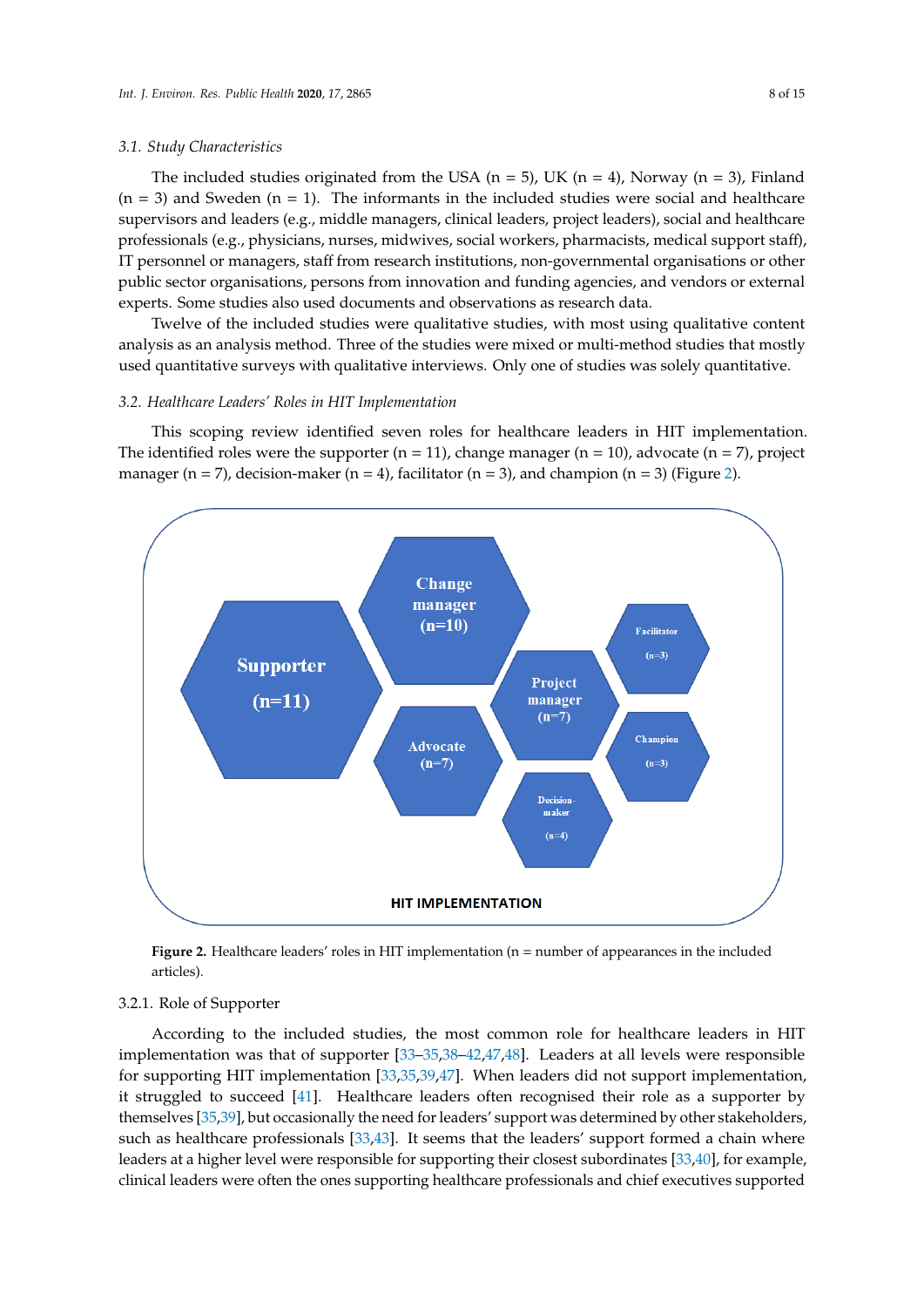senior managers [\[33\]](#page-13-18). The quality of the provided support varied. In some studies, support was described as providing sufficient resources to advance HIT implementation [\[35,](#page-13-12)[42](#page-13-20)[,46\]](#page-13-25). These resources were either financial [\[42\]](#page-13-20) or they were to enable HIT training for the healthcare professionals using HIT [\[38](#page-13-19)[,48](#page-13-22)[,49\]](#page-13-26). Support was also understood as motivating healthcare professionals to use HIT and working closely with them [\[48\]](#page-13-22). In one study, healthcare leaders even provided technical support for healthcare professionals [\[46\]](#page-13-25). In other studies, leaders stated that they felt insecure about their own skills with HIT and required training so they could better guide their colleagues, healthcare professionals and customers [\[35](#page-13-12)[,39\]](#page-13-23).

#### 3.2.2. Role of Change Manager

Healthcare leaders performed tasks related to change management by informing healthcare professionals about the changes through clear communication [\[38](#page-13-19)[,42](#page-13-20)[,45\]](#page-13-27) and identifying any resistance [\[39,](#page-13-23)[41,](#page-13-17)[45\]](#page-13-27). However, in many cases leading was not simple, for example, physician leaders pointed out that physicians were too autonomous and difficult to lead [\[48\]](#page-13-22) and resistance to change was common [\[39,](#page-13-23)[41](#page-13-17)[,45,](#page-13-27)[48\]](#page-13-22). If health professionals were reluctant to use HIT, managers had to make it a necessary part of their work [\[37\]](#page-13-28) and they also took an active part in resolving conflicts between stakeholders [\[34\]](#page-13-29). Due to the changes, healthcare leaders were also responsible for developing new routines, roles and responsibilities [\[33,](#page-13-18)[35\]](#page-13-12) and organising the workflow [\[39\]](#page-13-23).

#### 3.2.3. Role of Advocate

Healthcare leaders also adopted the role of advocate for HIT [\[33,](#page-13-18)[35,](#page-13-12)[42,](#page-13-20)[44,](#page-13-30)[48\]](#page-13-22). All leaders, from senior to clinical leaders, agreed that implementing HIT was a high priority project [\[35](#page-13-12)[,38](#page-13-19)[,44](#page-13-30)[,48\]](#page-13-22). Healthcare leaders who were firm believers of HIT demonstrated a visible commitment to the implementation process [\[45\]](#page-13-27). Hospital management groups frequently pointed out the importance of HIT implementation [\[44\]](#page-13-30). This could also lead to problems given that project managers in particular were caught in between IT staff and healthcare professionals, who lacked understanding of each other's mission [\[35\]](#page-13-12). Thus, leaders were also responsible for convincing unwilling new users to view HIT in a more positive way [\[35](#page-13-12)[,42\]](#page-13-20) and for providing IT staff with a broader understanding of the mission of the healthcare organisation [\[35\]](#page-13-12). Healthcare leaders described how HIT would improve patient safety, strengthen an organisation's core mission, and consolidate its leadership position within the markets [\[45\]](#page-13-27). Leaders also reminded health professionals to use HIT and they advocated HIT to their colleagues [\[48\]](#page-13-22).

#### 3.2.4. Role of Project Manager

Healthcare leaders at all levels were responsible for actively participating in planning the implementation [\[34,](#page-13-29)[38,](#page-13-19)[47,](#page-13-21)[48\]](#page-13-22), creating implementation teams [\[35\]](#page-13-12), and occasionally they were responsible for scheduling the implementation [\[42](#page-13-20)[,44\]](#page-13-30). Some of the study participants worked as project managers or coordinators, and they felt responsible for the implementation process [\[38\]](#page-13-19). Healthcare leaders also felt responsible for the implementation outcomes [\[48\]](#page-13-22) and were aware of the impacts of the implemented HIT [\[35\]](#page-13-12).

#### 3.2.5. Role of Decision-Maker

As is natural, healthcare leaders who adopted the role of a manager in HIT implementation [\[48\]](#page-13-22) were also the ones responsible for making the decision to implement HIT [\[36,](#page-13-31)[44,](#page-13-30)[45\]](#page-13-27). The role of a decision-maker was especially common within top level managers [\[44\]](#page-13-30).

#### 3.2.6. Role of Facilitator

Another common role that healthcare leaders adopted was the role of a facilitator [\[41\]](#page-13-17). For example, this role was apparent when healthcare leaders pursued cooperation between the healthcare professional,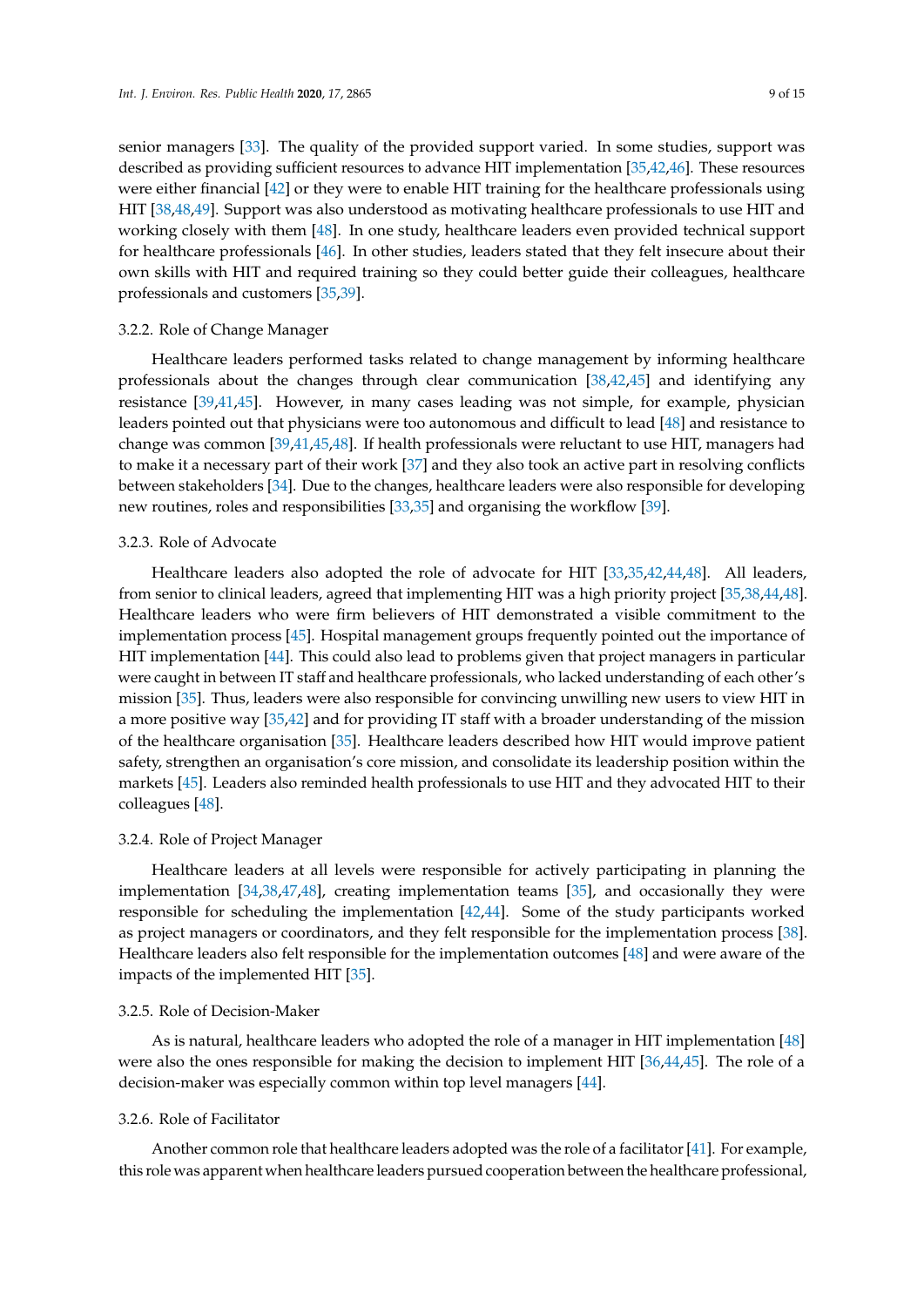research centres and vendors [\[48\]](#page-13-22). Healthcare leaders also cooperated with health professionals and thus facilitated them to take part in HIT implementation [\[41\]](#page-13-17). This helped the group to achieve the goal by providing them with a prerequisite for cooperation [\[38\]](#page-13-19). Managers felt responsible for ensuring that nurses and physicians cooperated in the use of HIT [\[48\]](#page-13-22).

#### 3.2.7. Role of Champion

According to the included studies, successful HIT implementation required champions [\[39\]](#page-13-23). Occasionally the role of a champion was filled by healthcare leaders [\[35\]](#page-13-12) and some leaders led by example by being among the first to adopt HIT [\[45\]](#page-13-27). In seems that one potential strategy for healthcare organisations is to train leaders to adopt the role of champion [\[39\]](#page-13-23).

#### **4. Discussion**

This scoping review provided new information about the roles of healthcare leaders in HIT implementation. Altogether, seven roles were identified: supporter, change manager, advocate, project manager, decision-maker, facilitator and champion. Of these roles, the roles of supporter and change manager were the most commonly identified. However, all of the identified roles seem to have an impact on the degree of success of the HIT implementation.

There are similarities when the roles identified in the present study are compared to leaders' suggested roles in innovation implementation in a healthcare setting. Birken et al. [\[23\]](#page-12-13) found that middle managers in innovation implementation were (1) diffusing and synthesising information, (2) mediating between strategy and day-to-day activities, and (3) selling innovation implementation. In HIT implementation, healthcare leaders were found to diffuse information when working as change managers and facilitators [\[38,](#page-13-19)[41,](#page-13-17)[42,](#page-13-20)[45\]](#page-13-27) and they need to be able to manage tasks that come about as a result of HIT implementation [\[35](#page-13-12)[,45](#page-13-27)[,48\]](#page-13-22). Healthcare leaders also act as "sellers" of HIT implementation to their subordinates and colleagues [\[48\]](#page-13-22) and try to make them see HIT more positively [\[42\]](#page-13-20). The importance of leaders' support was also detected by Hsia et al. [\[50\]](#page-13-32), who found that top management beliefs support HIT usage in the organisation. Not only is top management support important, but clinical leaders and middle managers also act as supporters [\[33,](#page-13-18)[35,](#page-13-12)[39,](#page-13-23)[47\]](#page-13-21). Abbott [\[6\]](#page-11-6) recognised the role of leaders as champions, and in this role they had the knowledge, skills and understanding of the complexities of HIT, and they were passionate about implementation and better health outcomes. The current review showed that the role of the champion occasionally belongs to subordinates, and leadership should encourage the recruitment of clinical champions and afford them sufficient resources [\[51\]](#page-13-33). Results of this kind were also found by Ingebrigtsen et al. [\[15\]](#page-12-5), who found that identifying and appointing champions was one proactive leadership behaviour associated with successful HIT adoption. They also recognized other actual proactive IT behaviours that are associated with the roles identified in the current review. For example, the behaviour of providing leadership support and establishing training [\[15\]](#page-12-5) associates with the role of a supporter, in which the healthcare leaders provided support for subordinates and were also responsible for arranging training for them [\[38](#page-13-19)[,48,](#page-13-22)[49\]](#page-13-26). Also, communicating clear visions and goals for IT adoption [\[15\]](#page-12-5) has similarities to the role of an advocate, whereby healthcare leaders described the benefits of HIT to strengthen the organisation's core missions [\[45\]](#page-13-27). Slight similarities were also seen between the behaviour of addressing work process change [\[15\]](#page-12-5) and the role of a change manager, and between follow-up behaviour [\[15\]](#page-12-5) and the role of a project manager. Although there are similarities between the role of healthcare leaders in HIT implementation and any other innovation implementation process, HIT implementation has its own unique features, especially its extraordinarily high cost. Healthcare leaders often adopted the role of advocate and prioritised HIT implementation as one of their unit's major projects [\[35](#page-13-12)[,38](#page-13-19)[,44](#page-13-30)[,48\]](#page-13-22). Eagerness to adopt the role as a HIT advocate might be explained by the price of HIT implementation. The price of a CPOE (computerised physician order entry) ranged from USD 3 million to USD 10 million [\[45\]](#page-13-27), whereas implementing EHR/EMR is much more expensive [\[52\]](#page-13-34). Because of the high cost [\[45\]](#page-13-27) and potential for return-of-investment (ROI) [\[53\]](#page-14-0),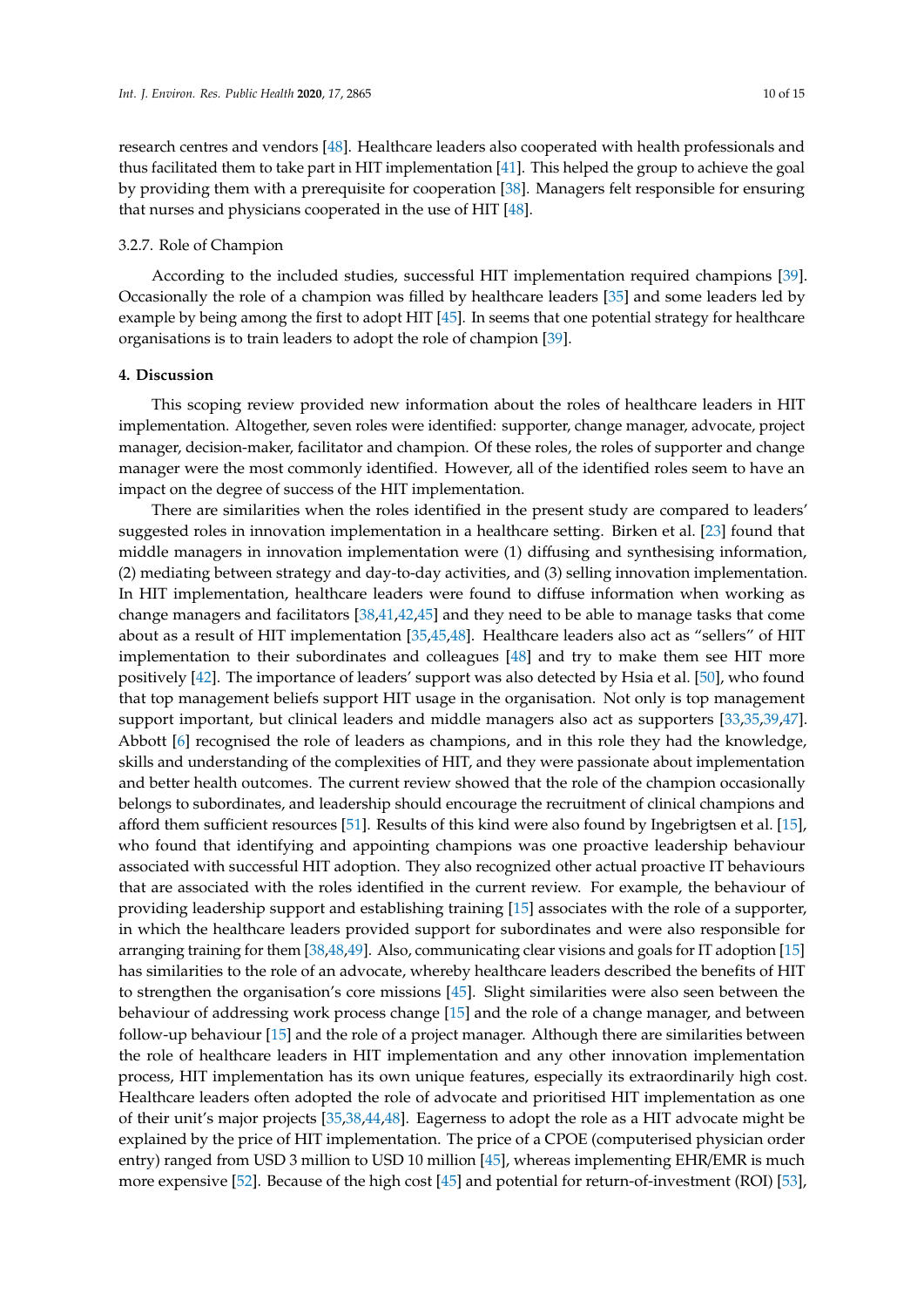understanding the barriers and facilitators of HIT implementation, such as leadership, is crucial for healthcare organisations [\[6](#page-11-6)[,12\]](#page-12-2).

Healthcare leaders appear to play a major role in a successful HIT implementation [\[6,](#page-11-6)[12,](#page-12-2)[54\]](#page-14-1). However, not all leaders are aware of who is responsible for an HIT implementation [\[39\]](#page-13-23). Some studies in the present review also proposed that leaders are unable to make HIT implementation a priority because they have to operate other health services [\[35](#page-13-12)[,48\]](#page-13-22). Occasionally, some leaders even display a lack of interest in HIT implementation and they do not actively adopt any role in the implementation process [\[49\]](#page-13-26). This reluctant leadership might be explained by the lack of confidence among leaders in relation to HIT implementation, and therefore they might prefer to have more support and training for themselves [\[39\]](#page-13-23). The included studies reveal a chain of support, where leaders were responsible for supporting their subordinates [\[33,](#page-13-18)[40\]](#page-13-16). This kind of behaviour seems to be common, since previous implementation studies have found the same behaviour pattern whereby higher-level leaders supported lower-level leaders [\[25](#page-12-15)[,55\]](#page-14-2).

Providing support for subordinates might be difficult if leaders are not aware of new HIT services themselves. Several studies reveal that healthcare leaders are responsible for arranging training for healthcare professionals [\[38](#page-13-19)[,43](#page-13-24)[,48\]](#page-13-22), and training is one of the most important factors in a successful HIT implementation [\[54\]](#page-14-1). Results from the current study also highlight the importance of sufficient support and training for healthcare leaders themselves. Leaders' personal information technological competence influences the adoption of HIT by other healthcare professionals [\[15\]](#page-12-5) and plays a key role in their support [\[51\]](#page-13-33). Not only do healthcare leaders seem to have a lack of understanding about HIT implementation, but also the development of policy-level guidance is lagging behind [\[18\]](#page-12-8). Thus, the importance of HIT implementation and training should be recognised on a strategic level, and organisational roles and responsibilities should be clearly defined. It has been suggested that in leaders' training, the following themes should be included: understanding of the existing systems and capabilities of implemented HIT, organisational planning, a committed interdisciplinary team, HIT development with an organisational focus, and HIT implementation support [\[54\]](#page-14-1). In addition, leaders should learn about HIT opportunities and actively participate in IT forums and vendor-sponsored conventions, and become more aware of government regulations and policies [\[50\]](#page-13-32). Sufficient training and participation might help leaders' to adapt to complex HIT implementation [\[56\]](#page-14-3), and help them to adopt the required roles and support the success of HIT implementation by maintaining a positive attitude towards HIT [\[50\]](#page-13-32). Some pioneer organisations have already implemented the positions of chief medical informatics officers and chief nursing informatics officers [\[57\]](#page-14-4), who are specialists in clinical work, management and information technology [\[20,](#page-12-10)[21\]](#page-12-11). The recent results of Fenton et al. [\[57\]](#page-14-4) highlight the requirement for and subsequent development of a doctorate in health informatics (DHI).

#### **5. Limitations**

This scoping review has a few limitations. First, because of the variable use of terminology in HIT implementation, a comprehensive search strategy was used and it did not use "implementation" as a search term. The comprehensive search strategy resulted in 6195 records, of which only 33 were included for the review whereas the whole point of scoping the field is to be as comprehensive as possible. This may explain the huge number of identified records compared to included ones [\[30\]](#page-12-20). Second, only two studies focused explicitly on healthcare leaders' roles while in other studies the roles were ambiguous. Third, as is the case with most scoping review methodologies, quality assessment was not performed for the included studies [\[31\]](#page-13-0). However, because scoping reviews are used to describe the nature of the literature and answer broad research questions, these limitations are believed to be common for scoping reviews.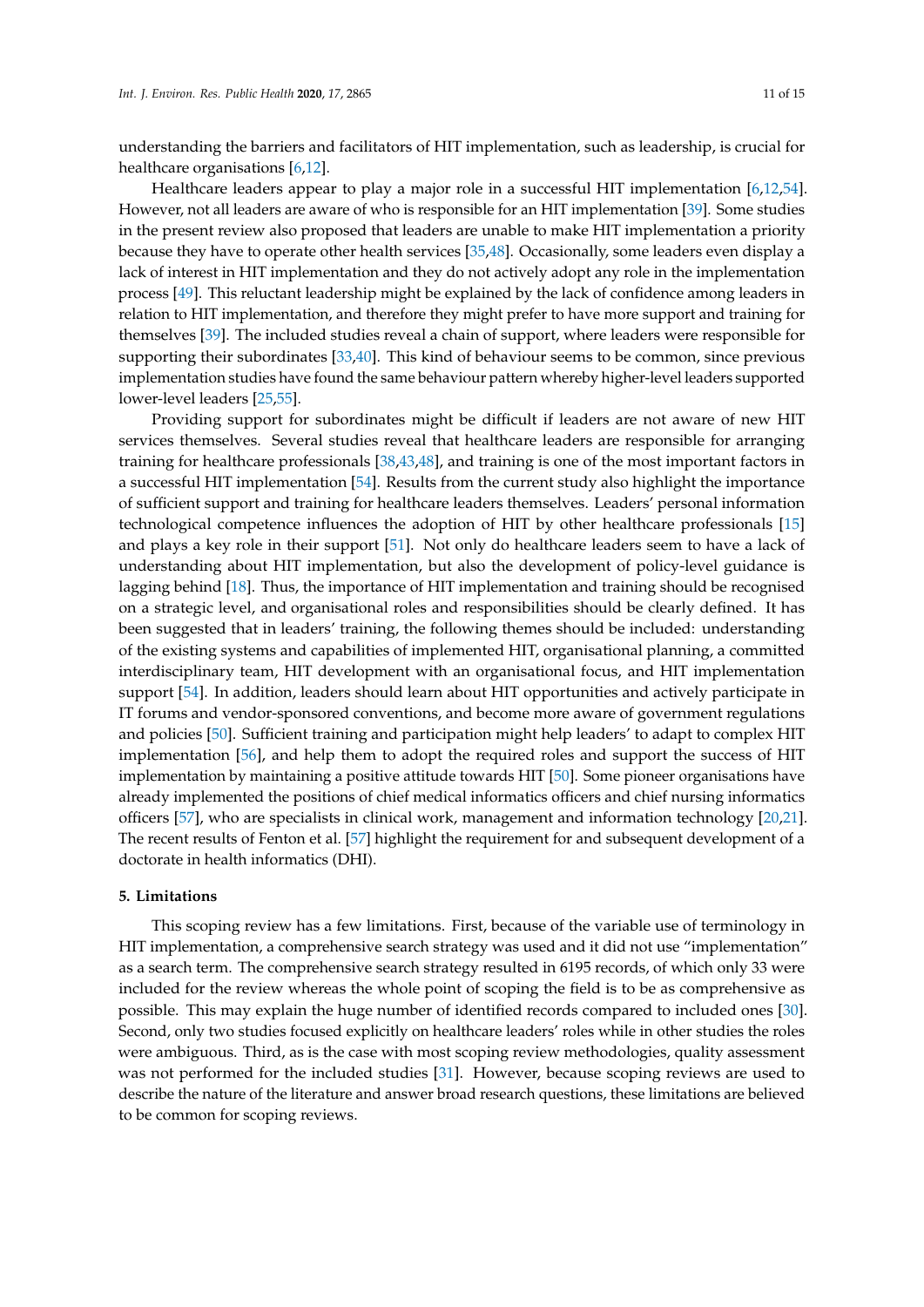#### **6. Conclusions**

Healthcare leaders adopt several different roles in HIT implementation, with supporter, change manager and advocate being the most common roles. Identifying these roles may take us a step closer to successful HIT implementation. However, it seems that healthcare leaders cannot fully achieve these roles, and their understanding of HIT implementation may not be any better than their subordinates' understanding of it. In addition, healthcare leaders seem to require more support when actively participating in HIT implementation.

More detailed research is still needed on what actually supports healthcare leaders' adoption of the roles required for HIT implementation at all leadership levels, and how adopting these roles influences the degree of success of the HIT implementation. In addition, since most of the included studies were qualitative, having more quantitative and mixed methods studies would be beneficial for enriching the research field pertaining to HIT implementation. In particular, validated questionnaires would be highly desirable.

**Author Contributions:** Conceptualisation: E.L.; Methodology: E.L., M.H. and O.K.; Writing—original draft preparation, E.L.; Writing—review and editing, E.L., M.H., T.H. and O.K.; Supervision, O.K.; Project administration, T.H. and E.L. All authors have read and agreed to the published version of the manuscript

**Funding:** This work was supported by the Strategic Research Council at the Academy of Finland [under grant number 327145].

**Conflicts of Interest:** The authors declare no conflict of interest.

#### **Abbreviations**

- EMR electronic medical record
- HER electronic health record
- IT information technology
- CIO chief information officer
- CPOE computerised physician order entry
- DHI doctorate in health informatics

#### **References**

- <span id="page-11-0"></span>1. Brailer, D.J. Perspective: Presidential Leadership and Health Information Technology. *Health A*ff*.* **2009**, *28*, 392–399. [\[CrossRef\]](http://dx.doi.org/10.1377/hlthaff.28.2.w392) [\[PubMed\]](http://www.ncbi.nlm.nih.gov/pubmed/19273817)
- <span id="page-11-1"></span>2. European Commission. *The Digital Transdormation of Healthcare*; European Commission: Brussels, Belgium, 2018; pp. 1–2.
- <span id="page-11-2"></span>3. Lluch, M. Healthcare Professionals' Organisational Barriers to Health Information Technologies-A Literature Review. *Int. J. Med. Inform.* **2011**, *80*, 849–862. [\[CrossRef\]](http://dx.doi.org/10.1016/j.ijmedinf.2011.09.005)
- <span id="page-11-3"></span>4. Chen, J.; Ou, L.; Hollis, S.J. A Systematic Review of the Impact of Routine Collection of Patient Reported Outcome Measures on Patients, Providers and Health Organisations in an Oncologic Setting. *BMC Health Serv. Res.* **2013**, *13*, 211. [\[CrossRef\]](http://dx.doi.org/10.1186/1472-6963-13-211) [\[PubMed\]](http://www.ncbi.nlm.nih.gov/pubmed/23758898)
- <span id="page-11-4"></span>5. Cresswell, K.; Sheikh, A. Organizational Issues in the Implementation and Adoption of Health Information Technology Innovations: An Interpretative Review. *Int. J. Med. Inform.* **2013**, *82*, e73–e86. [\[CrossRef\]](http://dx.doi.org/10.1016/j.ijmedinf.2012.10.007) [\[PubMed\]](http://www.ncbi.nlm.nih.gov/pubmed/23146626)
- <span id="page-11-6"></span>6. Abbott, P.A.; Foster, J.; de Fatima Marin, H.; Dykes, P.C. Complexity and the Science of Implementation in Health IT-Knowledge Gaps and Future Visions. *Int. J. Med. Inform.* **2014**, *83*, e12–e22. [\[CrossRef\]](http://dx.doi.org/10.1016/j.ijmedinf.2013.10.009) [\[PubMed\]](http://www.ncbi.nlm.nih.gov/pubmed/24444700)
- <span id="page-11-5"></span>7. Herrmann, M.; Boehme, P.; Mondritzki, T.; Ehlers, J.P.; Kavadias, S.; Truebel, H. Digital Transformation and Disruption of the Health Care Sector: Internet-Based Observational Study. *J. Med. Internet Res.* **2018**, *20*, 1–2. [\[CrossRef\]](http://dx.doi.org/10.2196/jmir.9498)
- <span id="page-11-7"></span>8. Glaser, J. More on Management's Role in IT Project Failures. *Healthc. Financ. Manag.* **2005**, *59*, 82–85.
- <span id="page-11-8"></span>9. Heeks, R. Health Information Systems: Failure, Success and Improvisation. *Int. J. Med. Inform.* **2006**, *75*, 125–137. [\[CrossRef\]](http://dx.doi.org/10.1016/j.ijmedinf.2005.07.024)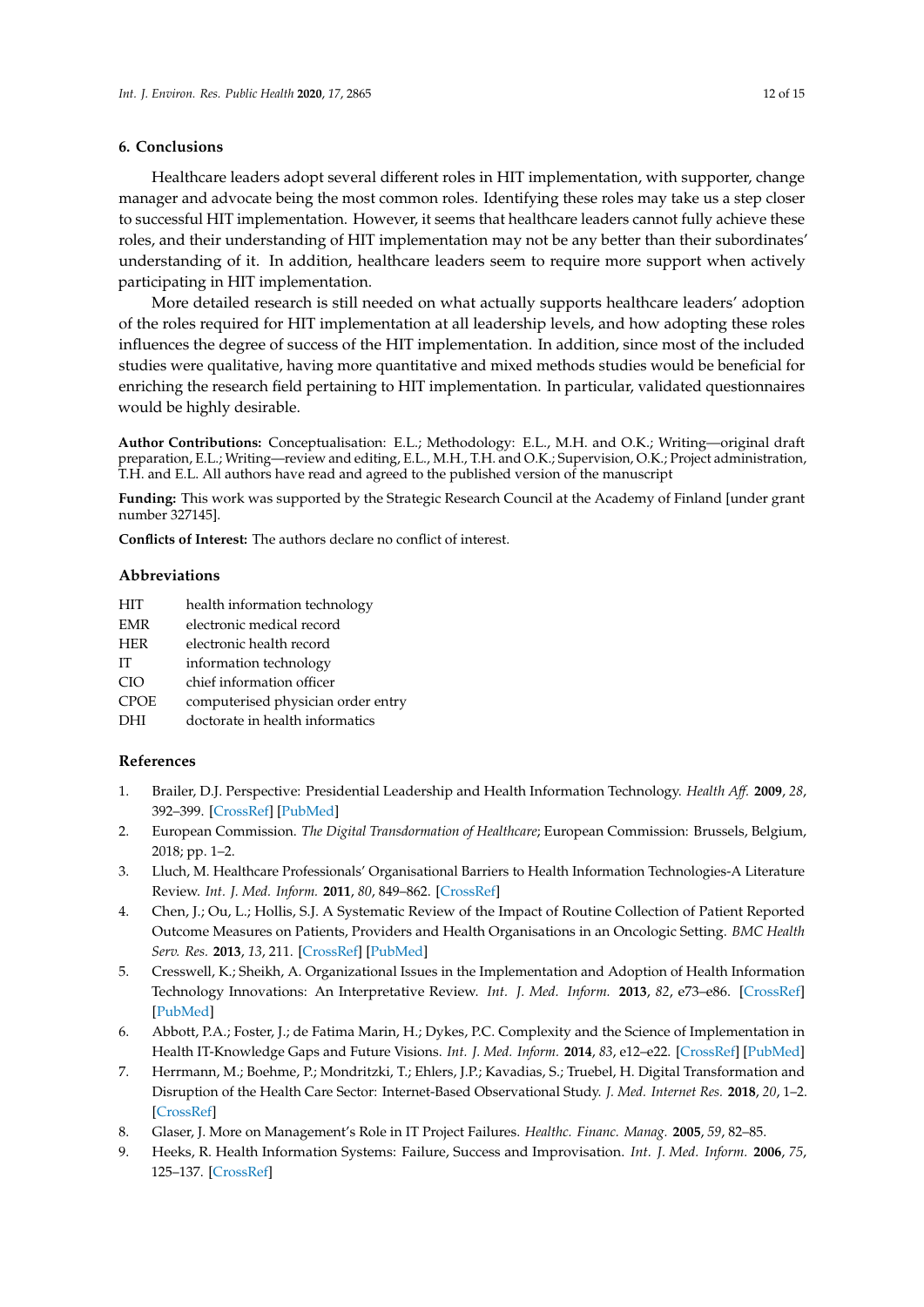- <span id="page-12-0"></span>10. Walsh, M.N.; Rumsfeld, J.S. Leading the Digital Transformation of Healthcare: The ACC Innovation Strategy. *J. Am. Coll. Cardiol.* **2017**, *70*, 2719–2722. [\[CrossRef\]](http://dx.doi.org/10.1016/j.jacc.2017.10.020)
- <span id="page-12-1"></span>11. Krause, J.; Van Lieshout, J.; Klomp, R.; Huntink, E.; Aakhus, E.; Flottorp, S.; Jaeger, C.; Steinhaeuser, J.; Godycki-Cwirko, M.; Kowalczyk, A.; et al. Identifying Determinants of Care for Tailoring Implementation in Chronic Diseases: An Evaluation of Different Methods. *Implement. Sci.* **2014**, *9*, 102. [\[CrossRef\]](http://dx.doi.org/10.1186/s13012-014-0102-3)
- <span id="page-12-2"></span>12. Mair, F.S.; May, C.; O'Donnell, C.; Finch, T.; Sullivan, F.; Murray, E. Factors That Promote or Inhibit the Implementation of E-Health Systems: An Explanatory Systematic Review. *Bull. World Health Organ.* **2012**, *90*, 357–364. [\[CrossRef\]](http://dx.doi.org/10.2471/BLT.11.099424) [\[PubMed\]](http://www.ncbi.nlm.nih.gov/pubmed/22589569)
- <span id="page-12-3"></span>13. Kajermo, K.N.; UndéN, M.; Gardulf, A.; Eriksson, L.E.; Orton, M.L.; Arnetz, B.B.; Nordström, G. Predictors of Nurses' Perceptions of Barriers to Research Utilization. *J. Nurs. Manag.* **2008**, *16*, 305–314. [\[CrossRef\]](http://dx.doi.org/10.1111/j.1365-2834.2007.00770.x) [\[PubMed\]](http://www.ncbi.nlm.nih.gov/pubmed/18324990)
- <span id="page-12-4"></span>14. Aarons, G.A.; Ehrhart, M.G.; Farahnak, L.R.; Sklar, M. Aligning Leadership Across Systems and Organizations to Develop a Strategic Climate for Evidence-Based Practice Implementation. *Annu. Rev. Public Health* **2014**, *35*, 255–274. [\[CrossRef\]](http://dx.doi.org/10.1146/annurev-publhealth-032013-182447) [\[PubMed\]](http://www.ncbi.nlm.nih.gov/pubmed/24641560)
- <span id="page-12-5"></span>15. Ingebrigtsen, T.; Georgiou, A.; Clay-Williams, R.; Magrabi, F.; Hordern, A.; Prgomet, M.; Li, J.; Westbrook, J.; Braithwaite, J. The Impact of Clinical Leadership on Health Information Technology Adoption: Systematic Review. *Int. J. Med. Inform.* **2014**, *83*, 393–405. [\[CrossRef\]](http://dx.doi.org/10.1016/j.ijmedinf.2014.02.005) [\[PubMed\]](http://www.ncbi.nlm.nih.gov/pubmed/24656180)
- <span id="page-12-6"></span>16. Hintea, C.; Mora, C.; Ticlău, T. Leadership and Management in the Health Care System: Leadership Perception in Cluj County Children's Hospital. *Transylv. Rev. Adm. Sci.* **2009**, *5*, 89–104.
- <span id="page-12-7"></span>17. Ludwick, D.A.; Doucette, J. Adopting Electronic Medical Records in Primary Care: Lessons Learned from Health Information Systems Implementation Experience in Seven Countries. *Int. J. Med. Inform.* **2009**, *78*, 22–31. [\[CrossRef\]](http://dx.doi.org/10.1016/j.ijmedinf.2008.06.005)
- <span id="page-12-8"></span>18. Desveaux, L.; Soobiah, C.; Bhatia, R.S.; Shaw, J. Identifying and Overcoming Policy-Level Barriers to the Implementation of Digital Health Innovation: Qualitative Study. *J. Med. Internet Res.* **2019**, *21*, e14994. [\[CrossRef\]](http://dx.doi.org/10.2196/14994)
- <span id="page-12-9"></span>19. Kleinman, C.S. Leadership Roles, Competencies, and Education. *J. Nurs. Adm.* **2003**, *33*, 451–455. [\[CrossRef\]](http://dx.doi.org/10.1097/00005110-200309000-00005)
- <span id="page-12-10"></span>20. Collins, S.; Yen, P.-Y.; Phillips, A.; Kennedy, M.K. Nursing Informatics Competency Assessment for the Nurse Leader. *JONA J. Nurs. Adm.* **2017**, *47*, 212–218. [\[CrossRef\]](http://dx.doi.org/10.1097/NNA.0000000000000467)
- <span id="page-12-11"></span>21. Sood, H.; NcNeil, K.; Keogh, B. Chief Clinical Information Officers: Clinical Leadership for a Digital Age: These New Roles Need Autonomy, Authority, and a Fully Accredited Career Path. *BMJ* **2017**, *358*, j3295. [\[CrossRef\]](http://dx.doi.org/10.1136/bmj.j3295)
- <span id="page-12-12"></span>22. Sandström, B.; Borglin, G.; Nilsson, R.; Willman, A. Promoting the Implementation of Evidence-Based Practice: A Literature Review Focusing on the Role of Nursing Leadership. *Worldviews Evid.-Based Nurs.* **2011**, *8*, 212–223. [\[CrossRef\]](http://dx.doi.org/10.1111/j.1741-6787.2011.00216.x)
- <span id="page-12-13"></span>23. Birken, S.A.; Lee, S.Y.D.; Weiner, B.J. Uncovering Middle Managers' Role in Healthcare Innovation Implementation. *Implement. Sci.* **2012**, *7*, 28. [\[CrossRef\]](http://dx.doi.org/10.1186/1748-5908-7-28) [\[PubMed\]](http://www.ncbi.nlm.nih.gov/pubmed/22472001)
- <span id="page-12-14"></span>24. Kimberly, J.; Cook, J.M. Organizational Measurement and the Implementation of Innovations in Mental Health Services. *Adm. Policy Ment. Health Ment. Health Serv. Res.* **2008**, *35*, 11–20. [\[CrossRef\]](http://dx.doi.org/10.1007/s10488-007-0143-x) [\[PubMed\]](http://www.ncbi.nlm.nih.gov/pubmed/17990096)
- <span id="page-12-15"></span>25. Birken, S.A.; Lee, S.D.; Weiner, B.J. From Strategy to Action: How Top Managers' Support Increases Middle Managers' Commitment to Innovation Implementation in Healthcare Organizations. *Health Care Manag. Rev.* **2015**, *40*, 159–168. [\[CrossRef\]](http://dx.doi.org/10.1097/HMR.0000000000000018) [\[PubMed\]](http://www.ncbi.nlm.nih.gov/pubmed/24566252)
- <span id="page-12-16"></span>26. Shortliffe, E.H.; Perreault, L.E. *Medical Informatics: Computer Applications in Health Care and Biomedicine*; Springer: New York, NY, USA, 2001.
- <span id="page-12-17"></span>27. Yusif, S.; Hafeez-Baig, A.; Soar, J. E-Health Readiness Assessment Factors and Measuring Tools: A Systematic Review. *Int. J. Med. Inform.* **2017**, *107*, 56–64. [\[CrossRef\]](http://dx.doi.org/10.1016/j.ijmedinf.2017.08.006) [\[PubMed\]](http://www.ncbi.nlm.nih.gov/pubmed/29029692)
- <span id="page-12-18"></span>28. Kruse, C.S.; Stein, A.; Thomas, H.; Kaur, H. The Use of Electronic Health Records to Support Population Health: A Systematic Review of the Literature. *J. Med. Syst.* **2018**, *42*, 214. [\[CrossRef\]](http://dx.doi.org/10.1007/s10916-018-1075-6) [\[PubMed\]](http://www.ncbi.nlm.nih.gov/pubmed/30269237)
- <span id="page-12-19"></span>29. Öberg, U.; Orre, C.J.; Isaksson, U.; Schimmer, R.; Larsson, H.; Hörnsten, Å. Swedish Primary Healthcare Nurses' Perceptions of Using Digital EHealth Services in Support of Patient Self-Management. *Scand. J. Caring Sci.* **2018**, *32*, 961–970. [\[CrossRef\]](http://dx.doi.org/10.1111/scs.12534)
- <span id="page-12-20"></span>30. Arksey, H.; O'Malley, L. Scoping Studies: Towards a Methodological Framework. *Int. J. Soc. Res. Methodol.* **2005**, *8*, 19–32. [\[CrossRef\]](http://dx.doi.org/10.1080/1364557032000119616)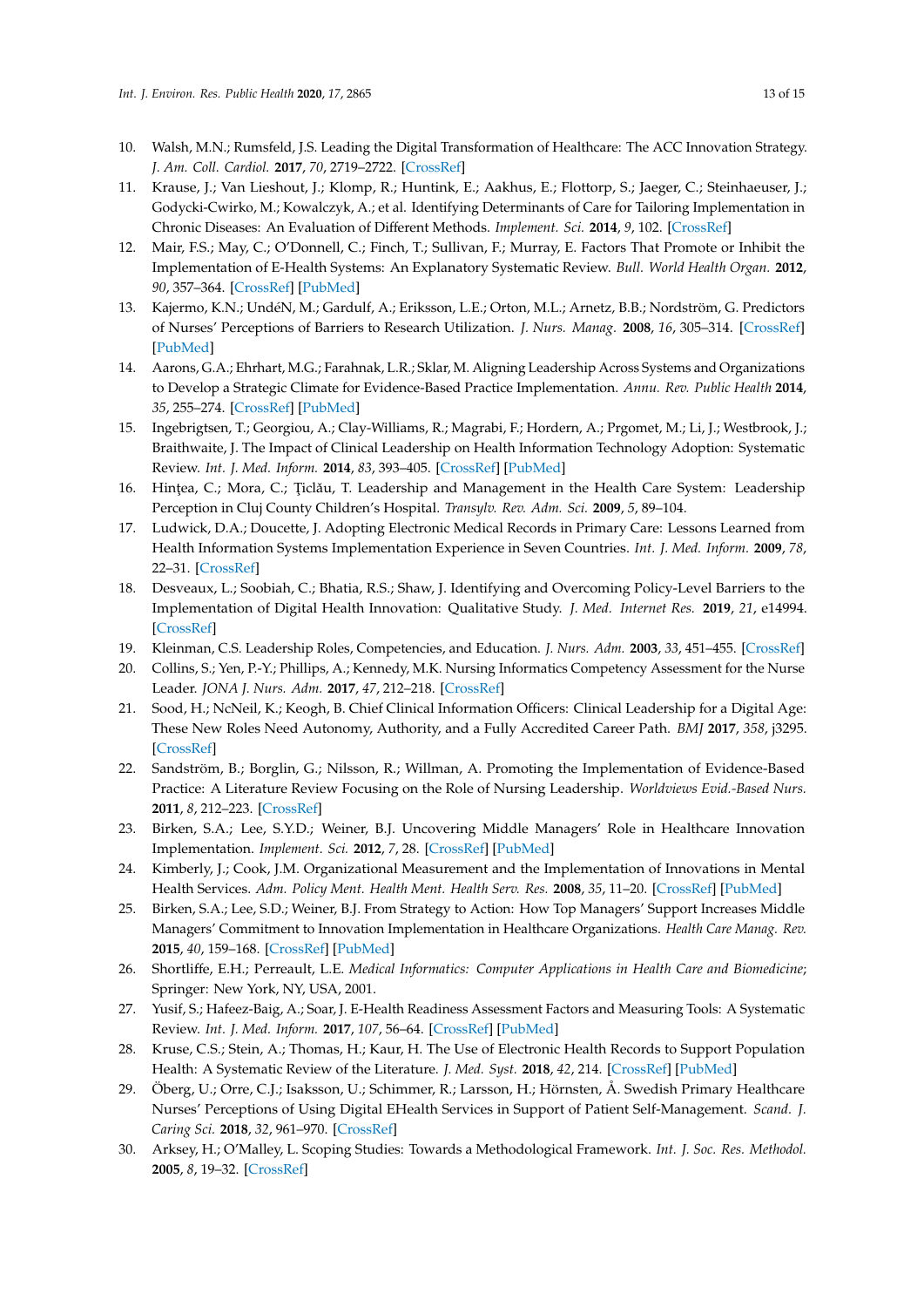- <span id="page-13-9"></span><span id="page-13-8"></span><span id="page-13-7"></span><span id="page-13-6"></span><span id="page-13-5"></span><span id="page-13-4"></span><span id="page-13-3"></span><span id="page-13-2"></span><span id="page-13-0"></span>31. Peters, M.D.J.; Godfrey, C.M.; Khalil, H.; McInerney, P.; Parker, D.; Soares, C.B. Guidance for Conducting Systematic Scoping Reviews. *Int. J. Evid. Based Healthc.* **2015**, *13*, 141–146. [\[CrossRef\]](http://dx.doi.org/10.1097/XEB.0000000000000050)
- <span id="page-13-10"></span><span id="page-13-1"></span>32. Denzin, N.; Lincoln, Y. *Handbook of Qualitative Research*; SAGE: Thousand Oaks, CA, USA, 2011.
- <span id="page-13-18"></span><span id="page-13-11"></span>33. Boddy, D.; King, G.; Clark, J.S.; Heaney, D.; Mair, F. The Influence of Context and Process When Implementing E-Health. *BMC Med. Inform. Decis. Mak.* **2009**, *9*, 9. [\[CrossRef\]](http://dx.doi.org/10.1186/1472-6947-9-9)
- <span id="page-13-29"></span>34. Deokar, A.V.; Sarnikar, S. Understanding Process Change Management in Electronic Health Record Implementations. *Inf. Sys. E-Bus. Manag.* **2016**, *14*, 733–766. [\[CrossRef\]](http://dx.doi.org/10.1007/s10257-014-0250-7)
- <span id="page-13-12"></span>35. Dugstad, J.; Eide, T.; Nilsen, E.R.; Eide, H. Towards Successful Digital Transformation through Co-Creation: A Longitudinal Study of a Four-Year Implementation of Digital Monitoring Technology in Residential Care for Persons with Dementia. *BMC Health Serv. Res.* **2019**, *19*, 366. [\[CrossRef\]](http://dx.doi.org/10.1186/s12913-019-4191-1) [\[PubMed\]](http://www.ncbi.nlm.nih.gov/pubmed/31182093)
- <span id="page-13-31"></span><span id="page-13-13"></span>36. Hall, A.; Wilson, C.B.; Stanmore, E.; Todd, C. Implementing Monitoring Technologies in Care Homes for People with Dementia: A Qualitative Exploration Using Normalization Process Theory. *Int. J. Nurs. Stud.* **2017**, *72*, 60–70. [\[CrossRef\]](http://dx.doi.org/10.1016/j.ijnurstu.2017.04.008) [\[PubMed\]](http://www.ncbi.nlm.nih.gov/pubmed/28494333)
- <span id="page-13-28"></span><span id="page-13-14"></span>37. King, G.; Odonnell, C.; Boddy, D.; Smith, F.; Heaney, D.; Mair, F.S. Boundaries and E-Health Implementation in Health and Social Care. *BMC Med. Inform. Decis. Mak.* **2012**, *12*, 100. [\[CrossRef\]](http://dx.doi.org/10.1186/1472-6947-12-100) [\[PubMed\]](http://www.ncbi.nlm.nih.gov/pubmed/22958223)
- <span id="page-13-19"></span><span id="page-13-15"></span>38. Kujala, S.; Hörhammer, I.; Ervast, M.; Kolanen, H.; Rauhala, M. Johtamisen Hyvät Käytännöt Sähköisten Omahoitopalveluiden Käyttöönotossa. *Finn. J. eHealth eWelfare* **2018**, *10*, 221–235. [\[CrossRef\]](http://dx.doi.org/10.23996/fjhw.69140)
- <span id="page-13-23"></span>39. Kujala, S.; Heponiemi, T.; Hilama, P. Clinical Leaders' Self-Perceived EHealth Competencies in the Implementation of New EHealth Services. *Stud. Health Technol. Inform.* **2019**, *264*, 1253–1257. [\[CrossRef\]](http://dx.doi.org/10.3233/SHTI190427)
- <span id="page-13-16"></span>40. Kujala, S.; Hörhammer, I.; Heponiemi, T.; Josefsson, K. The Role of Frontline Leaders in Building Health Professional Support for a New Patient Portal: Survey Study. *J. Med. Internet Res.* **2019**, *21*, e11413. [\[CrossRef\]](http://dx.doi.org/10.2196/11413)
- <span id="page-13-17"></span>41. Mason, P.; Mayer, R.; Chien, W.W.; Monestime, J.P. Overcoming Barriers to Implementing Electronic Health Records in Rural Primary Care Clinics. *Qual. Rep.* **2017**, *22*, 2943–2955.
- <span id="page-13-20"></span>42. McAlearney, A.S.; Hefner, J.L.; Sieck, C.; Rizer, M.; Huerta, T.R. Evidence-Based Management of Ambulatory Electronic Health Record System Implementation: An Assessment of Conceptual Support and Qualitative Evidence. *Int. J. Med. Inform.* **2014**, *83*, 484–494. [\[CrossRef\]](http://dx.doi.org/10.1016/j.ijmedinf.2014.04.002)
- <span id="page-13-24"></span>43. Nilsen, E.R.; Dugstad, J.; Eide, H.; Gullslett, M.K.; Eide, T. Exploring Resistance to Implementation of Welfare Technology in Municipal Healthcare Services—A Longitudinal Case Study. *BMC Health Serv. Res.* **2016**, *16*, 657. [\[CrossRef\]](http://dx.doi.org/10.1186/s12913-016-1913-5)
- <span id="page-13-30"></span>44. Øvretveit, J.; Scott, T.; Rundall, T.G.; Shortell, S.M.; Brommels, M. Improving Quality through Effective Implementation of Information Technology in Healthcare. *Int. J. Qual. Health Care* **2007**, *19*, 259–266. [\[CrossRef\]](http://dx.doi.org/10.1093/intqhc/mzm031)
- <span id="page-13-27"></span>45. Poon, E.G.; Blumenthal, D.; Jaggi, T.; Honour, M.M.; Bates, D.W.; Kaushal, R. Overcoming Barriers to Adopting and Implementing Computerized Physician Order Entry Systems in U.S. Hospitals. *Health A*ff*.* **2004**, *23*, 184–190. [\[CrossRef\]](http://dx.doi.org/10.1377/hlthaff.23.4.184) [\[PubMed\]](http://www.ncbi.nlm.nih.gov/pubmed/15318579)
- <span id="page-13-25"></span>46. Stevenson, L.; Ball, S.; Haverhals, L.M.; Aron, D.C.; Lowery, J. Evaluation of a National Telemedicine Initiative in the Veterans Health Administration: Factors Associated with Successful Implementation. *J. Telemed. Telecare* **2018**, *24*, 168–178. [\[CrossRef\]](http://dx.doi.org/10.1177/1357633X16677676)
- <span id="page-13-21"></span>47. Szydlowski, S.; Smith, C. Perspectives From Nurse Leaders And Chief Information Officers Implementation. *Hosp. Top.* **2008**, *87*, 3–10. [\[CrossRef\]](http://dx.doi.org/10.3200/HTPS.87.1.3-9) [\[PubMed\]](http://www.ncbi.nlm.nih.gov/pubmed/19103582)
- <span id="page-13-22"></span>48. Varsi, C.; Ekstedt, M.; Gammon, D.; Børøsund, E.; Ruland, C.M. Middle Managers' Experiences and Role in Implementing an Interactive Tailored Patient Assessment EHealth Intervention in Clinical Practice. *CIN Comput. Inform. Nurs.* **2015**, *33*, 249–257. [\[CrossRef\]](http://dx.doi.org/10.1097/CIN.0000000000000158)
- <span id="page-13-26"></span>49. Nilsson, L.; Eriksén, S.; Borg, C. The Influence of Social Challenges When Implementing Information Systems in a Swedish Health-Care Organisation. *J. Nurs. Manag.* **2016**, *24*, 789–797. [\[CrossRef\]](http://dx.doi.org/10.1111/jonm.12383) [\[PubMed\]](http://www.ncbi.nlm.nih.gov/pubmed/27121147)
- <span id="page-13-32"></span>50. Hsia, T.L.; Chiang, A.J.; Wu, J.H.; Teng, N.N.H.; Rubin, A.D. What Drives E-Health Usage? Integrated Institutional Forces and Top Management Perspectives. *Comput. Hum. Behav.* **2019**, *97*, 260–270. [\[CrossRef\]](http://dx.doi.org/10.1016/j.chb.2019.01.010)
- <span id="page-13-33"></span>51. Shea, C.M.; Belden, C.M. What Is the Extent of Research on the Characteristics, Behaviors, and Impacts of Health Information Technology Champions? A Scoping Review. *BMC Med. Inform. Decis. Mak.* **2015**, *16*, 2. [\[CrossRef\]](http://dx.doi.org/10.1186/s12911-016-0240-4) [\[PubMed\]](http://www.ncbi.nlm.nih.gov/pubmed/26754739)
- <span id="page-13-34"></span>52. Thompson, D.; Velasco, F.; Classen, D.; Raddemann, R.J. Reducing Clinical Costs with an EHR: Investments in Performance Management Are Essential to Realizing the Full Benefits of an EHR System–Including Reduced Costs and Improved Quality of Care. *Healthc. Financ. Manag.* **2010**, *64*, 106–112.